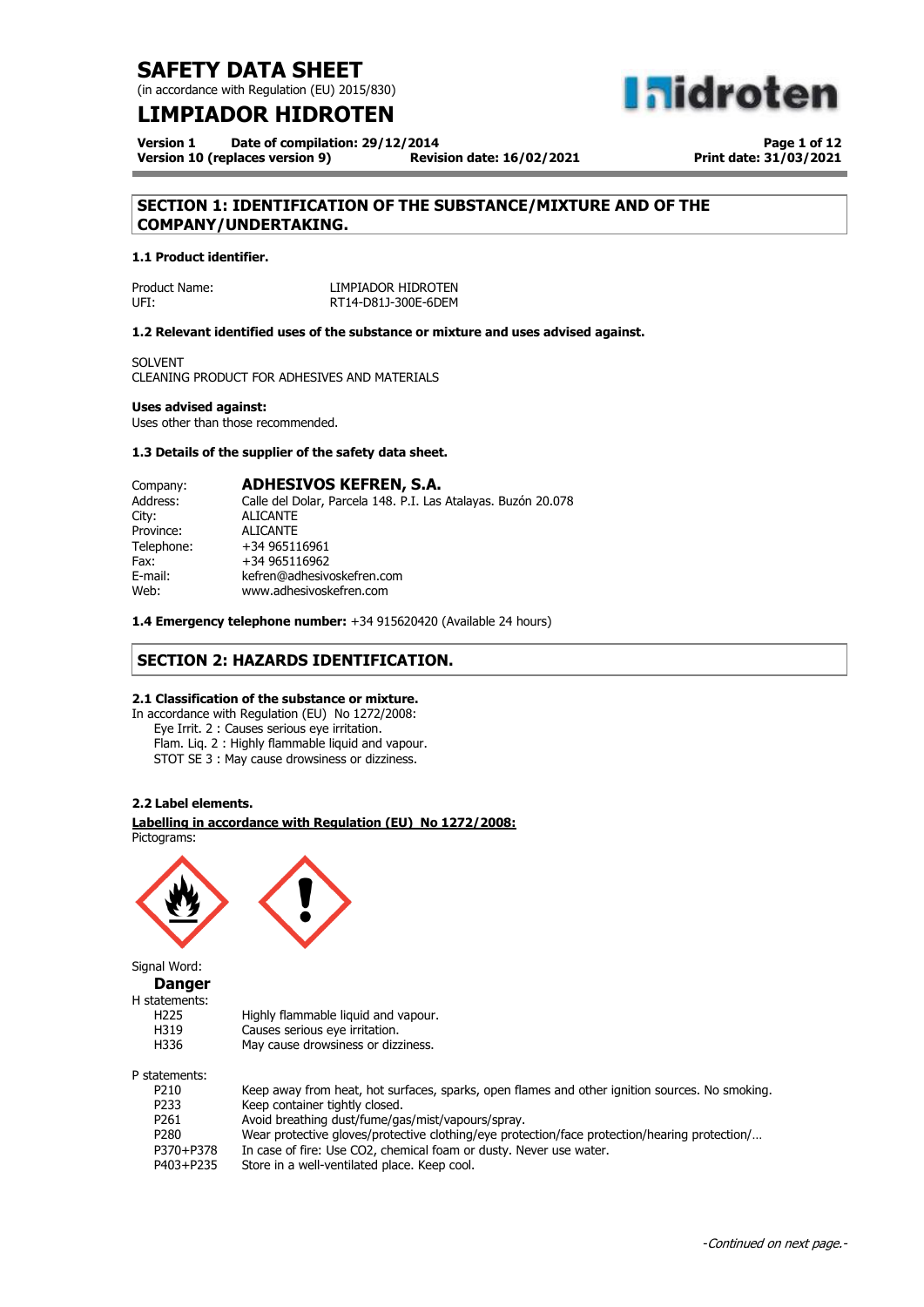(in accordance with Regulation (EU) 2015/830)

## **LIMPIADOR HIDROTEN**

**Version 1 Date of compilation: 29/12/2014**

**Version 10 (replaces version 9) Revision date: 16/02/2021**

**Page 2 of 12 Print date: 31/03/2021**

**aldroten** 

EUH statements:

EUH066 Repeated exposure may cause skin dryness or cracking.

Contains:

acetone, propan-2-one, propanone butanone, ethyl methyl ketone

### **2.3 Other hazards.**

In normal use conditions and in its original form, the product itself does not involve any other risk for health and the environment.

### **SECTION 3: COMPOSITION/INFORMATION ON INGREDIENTS.**

### **3.1 Substances.**

Not Applicable.

### **3.2 Mixtures.**

Substances posing a danger to health or the environment in accordance with the Regulation (EC) No. 1272/2008, assigned a Community exposure limit in the workplace, and classified as PBT/vPvB or included in the Candidate List:

|                                                                                                                     |                                      |             | (*)Classification - Regulation (EC)<br>No 1272/2008                   |                                           |
|---------------------------------------------------------------------------------------------------------------------|--------------------------------------|-------------|-----------------------------------------------------------------------|-------------------------------------------|
| <b>Identifiers</b>                                                                                                  | <b>Name</b>                          | Concentrate | <b>Classification</b>                                                 | specific<br>concentration<br><b>limit</b> |
| Index No: 606-001-<br>$00 - 8$<br>CAS No: 67-64-1<br>EC No: 200-662-2<br>Registration No: 01-<br>2119471330-49-XXXX | [1] acetone, propan-2-one, propanone | $20 - 75%$  | Eye Irrit. 2,<br>H319 - Flam.<br>Lig. 2, H225 -<br>STOT SE 3,<br>H336 |                                           |
| Index No: 606-002-<br>$00 - 3$<br>CAS No: 78-93-3<br>EC No: 201-159-0<br>Registration No: 01-<br>2119457290-43-XXXX | [1] butanone, ethyl methyl ketone    | $20 - 75%$  | Eye Irrit. 2,<br>H319 - Flam.<br>Lig. 2, H225 -<br>STOT SE 3,<br>H336 |                                           |

(\*)The complete text of the H phrases is given in section 16 of this Safety Data Sheet.

[1] Substance with a Community workplace exposure limit (see section 8.1).

### **SECTION 4: FIRST AID MEASURES.**

### **4.1 Description of first aid measures.**

In case of doubt or when symptoms of feeling unwell persist, get medical attention. Never administer anything orally to persons who are unconscious.

### **Inhalation.**

Take the victim into open air; keep them warm and calm. If breathing is irregular or stops, perform artificial respiration. Do not administer anything orally. If unconscious, place them in a suitable position and seek medical assistance.

### **Eye contact.**

Remove contact lenses, if present and if it is easy to do. Wash eyes with plenty of clean and cool water for at least 10 minutes while pulling eyelids up, and seek medical assistance. Dont let the person to rub the affected eye.

### **Skin contact.**

Remove contaminated clothing. Wash skin vigorously with water and soap or a suitable skin cleaner. NEVER use solvents or thinners.

### **Ingestion.**

If accidentally ingested, seek immediate medical attention. Keep calm. NEVER induce vomiting.

### **4.2 Most important symptoms and effects, both acute and delayed.**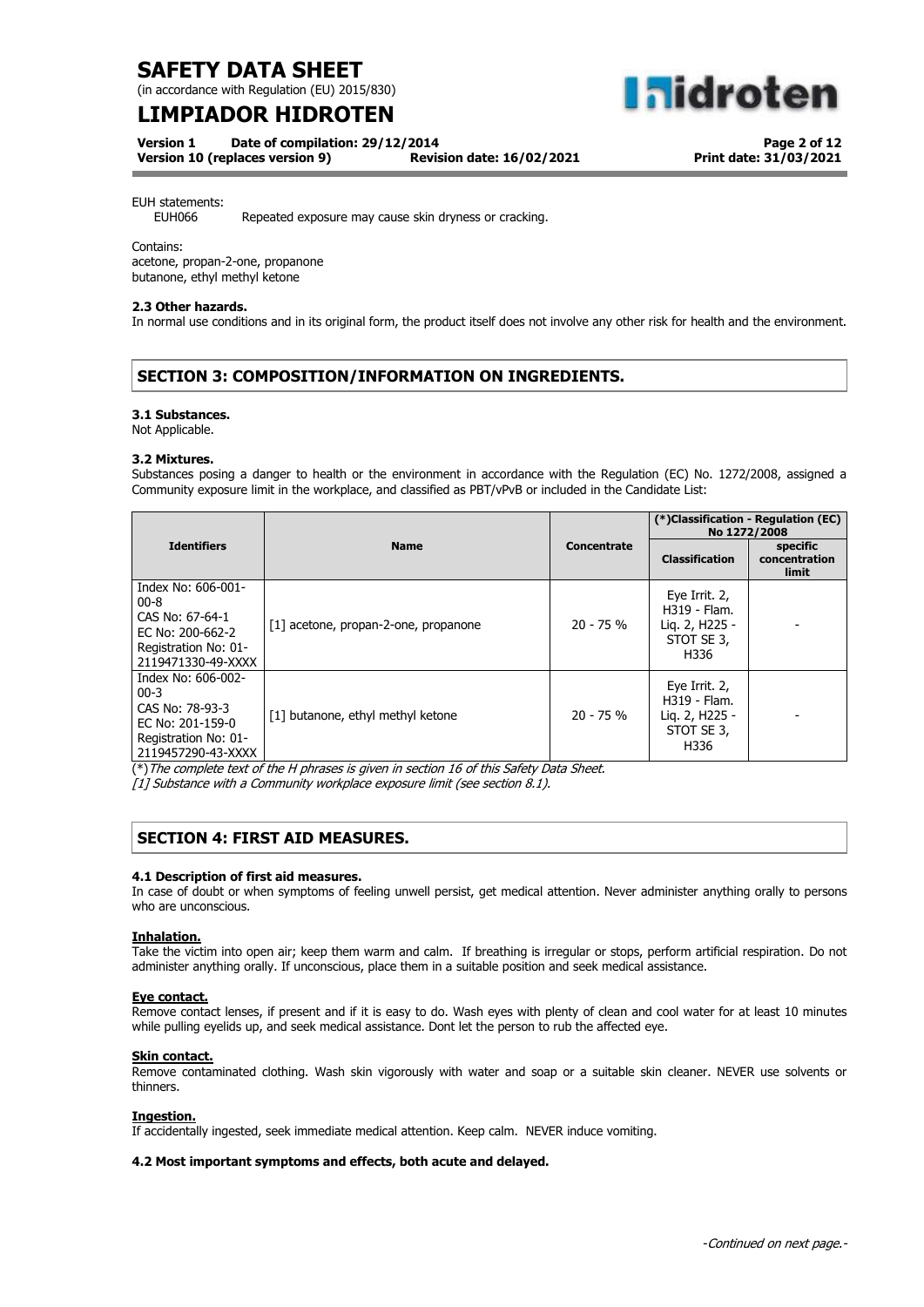(in accordance with Regulation (EU) 2015/830)

## **LIMPIADOR HIDROTEN**

**Version 1 Date of compilation: 29/12/2014**

**Version 10 (replaces version 9) Revision date: 16/02/2021**

**Page 3 of 12**

**Print date: 31/03/2021**

**alidrote** 

Irritant Product, repeated or prolonged contact with skin or mucous membranes can cause redness, blisters or dermatitis, inhalation of spray mist or particles in suspension may cause irritation of the respiratory tract, some symptoms may not be immediate.

### **4.3 Indication of any immediate medical attention and special treatment needed.**

In case of doubt or when symptoms of feeling unwell persist, get medical attention. Never administer anything orally to persons who are unconscious. Cover the affected area with a dry sterile bandage. Protect the affected area from pressure or friction.

## **SECTION 5: FIREFIGHTING MEASURES.**

The product is Highly inflammable, it can cause or considerably worsen a fire, the necessary prevention measures should be taken and risks avoided. In case of fire, the following measures are recommended:

### **5.1 Extinguishing media.**

### **Suitable extinguishing media:**

Extinguisher powder or CO2. In case of more serious fires, also alcohol-resistant foam and water spray.

#### **Unsuitable extinguishing media:**

Do not use a direct stream of water to extinguish. In the presence of electrical voltage, you cannot use water or foam as extinguishing media.

### **5.2 Special hazards arising from the substance or mixture.**

#### **Special risks.**

Fire can cause thick, black smoke. As a result of thermal decomposition, dangerous products can form: carbon monoxide, carbon dioxide. Exposure to combustion or decomposition products can be harmful to your health.

During a fire and depending on its magnitude the following may occur:

- Flammable vapors or gases.

### **5.3 Advice for firefighters.**

Use water to cool tanks, cisterns, or containers close to the heat source or fire. Take wind direction into account. Prevent the products used to fight the fire from going into drains, sewers, or waterways. Follow the instructions given in the emergency or fire evacuation plan or plans if available.

### **Fire protection equipment.**

According to the size of the fire, it may be necessary to use protective suits against the heat, individual breathing equipment, gloves, protective goggles or facemasks, and boots. During extinction and depending on the magnitude and proximity to the fire, additional protective equipment such as chemical protection gloves, heat-reflecting suits or gas-tight suits may be required.

## **SECTION 6: ACCIDENTAL RELEASE MEASURES.**

### **6.1 Personal precautions, protective equipment and emergency procedures.**

Eliminate possible ignition points and ventilate the area. No smoking. Avoid breathing fumes. For exposure control and individual protection measures, see section 8.

### **6.2 Environmental precautions.**

Prevent the contamination of drains, surface or subterranean waters, and the ground.

### **6.3 Methods and material for containment and cleaning up.**

Contain and collect spillage with inert absorbent material (earth, sand, vermiculite, Kieselguhr...) and clean the area immediately with a suitable decontaminant.

Deposit waste in closed and suitable containers for disposal, in compliance with local and national regulations

### **6.4 Reference to other sections.**

For exposure control and individual protection measures, see section 8. For later elimination of waste, follow the recommendations under section 13.

## **SECTION 7: HANDLING AND STORAGE.**

### **7.1 Precautions for safe handling.**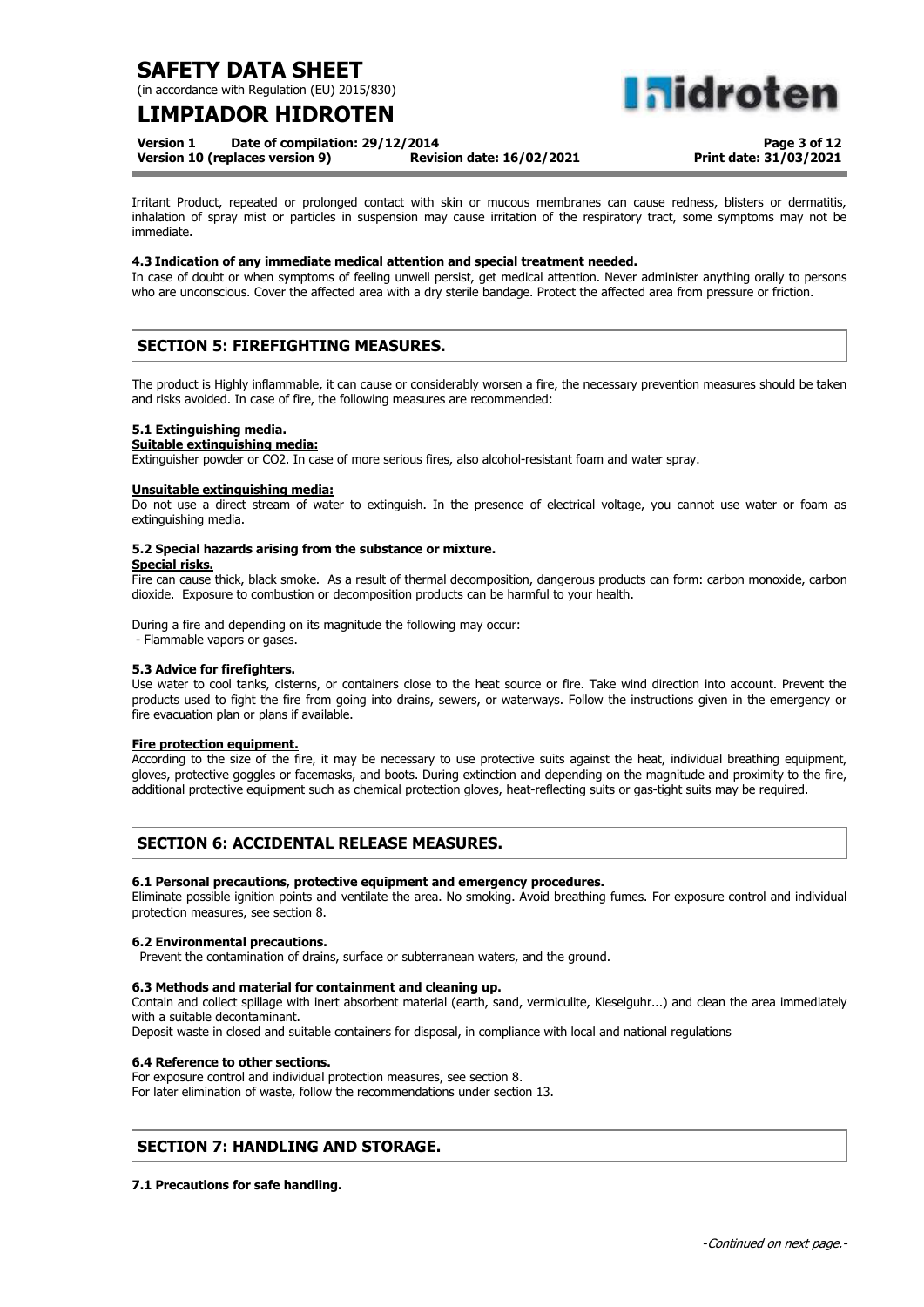(in accordance with Regulation (EU) 2015/830)

## **LIMPIADOR HIDROTEN**

**hidroten** 

**Version 1 Date of compilation: 29/12/2014 Version 10 (replaces version 9)** 

**Page 4 of 12 Print date: 31/03/2021**

The fumes are heavier than air and can spread across the ground. They can form explosive mixtures with air. Prevent the creation of flammable or explosive fume concentrations in the air; prevent fume concentrations above work exposure limits. The product must only be used in areas where all unprotected flames and other ignition points have been eliminated. Electrical equipment has to be protected according to applicable standards.

The product can be electrostatically charged: always use earth grounds when transferring the product. Operators must use antistatic footwear and clothing, and floors must be conductors.

Keep the container tightly closed and isolated from heat sources, sparks, and fire. Do not use tools that can cause sparks.For personal protection, see section 8.

In the application area, smoking, eating, and drinking must be prohibited.

Follow legislation on occupational health and safety.

Never use pressure to empty the containers. They are not pressure-resistant containers. Keep the product in containers made of a material identical to the original.

### **7.2 Conditions for safe storage, including any incompatibilities.**

Store according to local legislation. Observe indications on the label. Store the containers between 5 and 25° C, in a dry and well-ventilated place, far from sources of heat and direct solar light. Keep far away from ignition points. Keep away from oxidising agents and from highly acidic or alkaline materials. Do not smoke. Prevent the entry of non-authorised persons. Once the containers are open, they must be carefully closed and placed vertically to prevent spills.

Classification and threshold amount of storage in accordance with Annex I to Directive 2012/18/EU (SEVESO III):

|                  |                          | <b>Qualifying quantity (tonnes) for</b><br>the application of |                            |
|------------------|--------------------------|---------------------------------------------------------------|----------------------------|
| Code             | <b>Description</b>       | Lower-tier<br>requirements                                    | Upper-tier<br>requirements |
| P <sub>5</sub> b | <b>FLAMMABLE LIOUIDS</b> | 50                                                            | 200                        |

### **7.3 Specific end use(s).**

Not available.

### **SECTION 8: EXPOSURE CONTROLS/PERSONAL PROTECTION.**

### **8.1 Control parameters.**

Work exposure limit for:

| <b>Name</b>                      | <b>CAS No.</b> | <b>Country</b>       | <b>Limit value</b> | ppm                   | $mg/m^3$ |
|----------------------------------|----------------|----------------------|--------------------|-----------------------|----------|
|                                  |                | European             | <b>Eight hours</b> | 500                   | 1210     |
|                                  |                | Union [1]            | <b>Short term</b>  |                       |          |
|                                  |                | United               | <b>Eight hours</b> | 500                   | 1210     |
|                                  |                | Kingdom [2]          | <b>Short term</b>  | 1500                  | 3620     |
|                                  |                | Éire [3]             | <b>Eight hours</b> | 500                   | 1210     |
|                                  |                |                      | <b>Short term</b>  |                       |          |
| acetone, propan-2-one, propanone | 67-64-1        | <b>United States</b> | <b>Eight hours</b> | 500                   |          |
|                                  |                | $[4]$ (Cal/OSHA)     | <b>Short term</b>  | 750 (Ceiling)<br>3000 |          |
|                                  |                | <b>United States</b> | <b>Eight hours</b> | 250                   |          |
|                                  |                | $[5]$ (NIOSH)        | <b>Short term</b>  |                       |          |
|                                  |                | <b>United States</b> | <b>Eight hours</b> | 1000                  | 2400     |
|                                  |                | $[6]$ (OSHA)         | <b>Short term</b>  |                       |          |
|                                  |                | European             | <b>Eight hours</b> | 200                   | 600      |
|                                  |                | Union $[1]$          | <b>Short term</b>  | 300                   | 900      |
|                                  |                | United               | <b>Eight hours</b> | 200                   | 600      |
|                                  |                | Kingdom [2]          | <b>Short term</b>  | 300                   | 899      |
|                                  |                | Eire [3]             | <b>Eight hours</b> | 200                   | 600      |
| butanone, ethyl methyl ketone    | 78-93-3        |                      | <b>Short term</b>  | 300                   | 900      |
|                                  |                | <b>United States</b> | <b>Eight hours</b> | 200                   |          |
|                                  |                | $[4]$ (Cal/OSHA)     | <b>Short term</b>  | 300                   |          |
|                                  |                | United States        | <b>Eight hours</b> | 200                   |          |
|                                  |                | $[5]$ (NIOSH)        | <b>Short term</b>  | 300                   |          |
|                                  |                | <b>United States</b> | <b>Eight hours</b> | 200                   | 590      |
|                                  |                | $[6]$ (OSHA)         | <b>Short term</b>  |                       |          |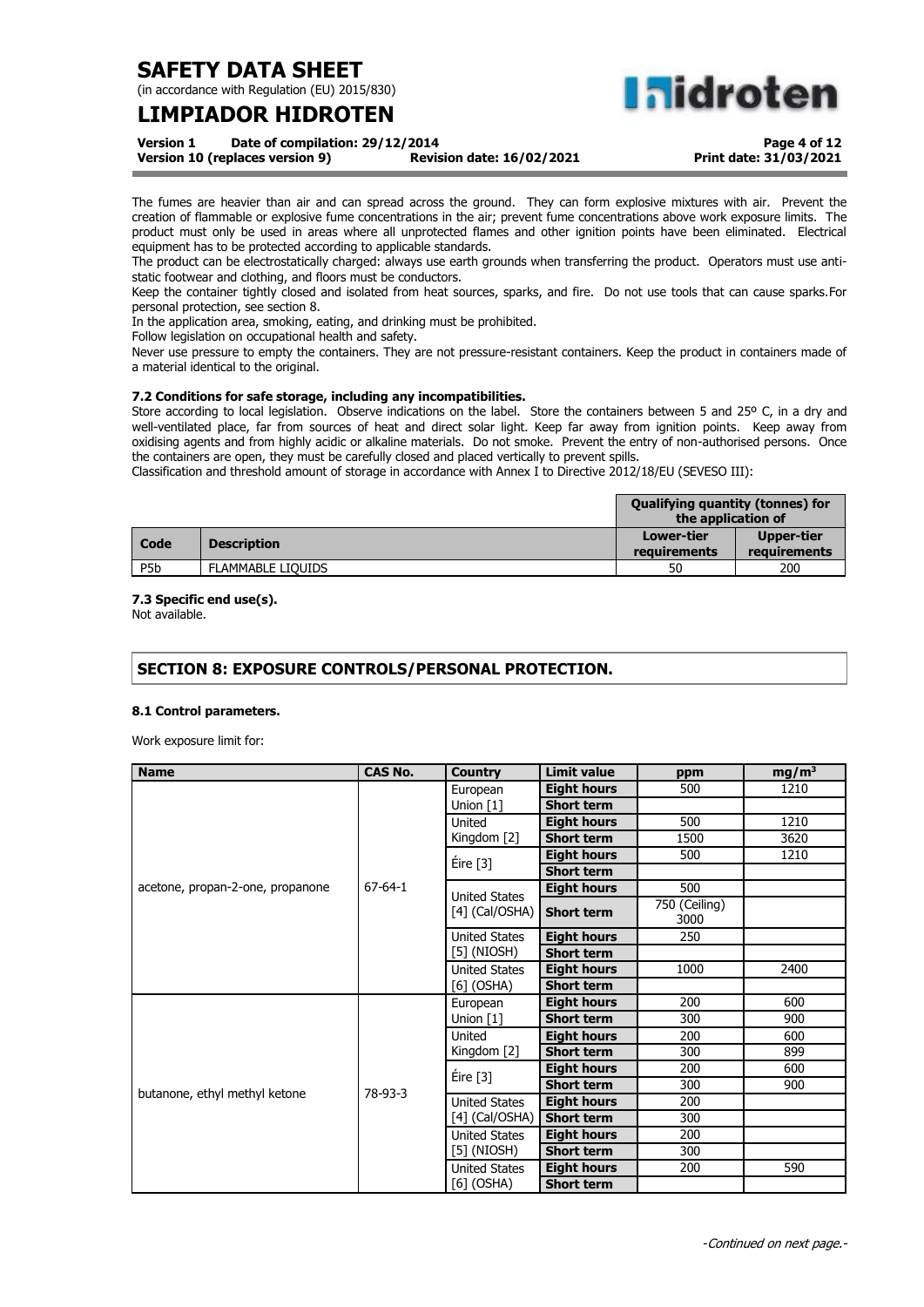(in accordance with Regulation (EU) 2015/830)

# **LIMPIADOR HIDROTEN**

**Inidroten** 

**Version 1 Date of compilation: 29/12/2014**

**Version 10 (replaces version 9)** 

**Page 5 of 12 Print date: 31/03/2021**

[1] According both Binding Occupational Esposure Limits (BOELVs) and Indicative Occupational Exposure Limits (IOELVs) adopted by Scientific Committee for Occupational Exposure Limits to Chemical Agents (SCOEL).

[2] According Limit Value (IOELV) list in 2nd Indicative Occupational Exposure adobted by Health and Safety Executive. [3] According Code of Practice for the Safety, Health and Welfare at Work (Chemicals Agents) Regulations adopted by Health and

<u>.</u><br>Safety Authority (HSA).

[4] California Division of Occupational Safety and Health (Cal/OSHA) Permissible Exposure Limits (PELs).

[5] National Institute for Occupational Safety and Health. NIOSH Recommendations for occupational safety and health,

Compendium of Policy Documents and Statements, January, 1992, DHHS (NIOSH) Publication No. 92-100.

[6] Occupational Safety and Health Administration, United States Department of Labor. Permissible Exposure limits (PELs),

California Division of Occupational Safety and Health (Cal/OSHA) Permissible Exposure Limits (PELs).

The product does NOT contain substances with Biological Limit Values.

Concentration levels DNEL/DMEL:

| <b>Name</b>                      | <b>DNEL/DMEL</b>     | <b>Type</b>                             | <b>Value</b>         |
|----------------------------------|----------------------|-----------------------------------------|----------------------|
|                                  | <b>DNEL</b>          | Inhalation, Long-term, Systemic effects | 1210                 |
|                                  | (Workers)            |                                         | (mg/m <sup>3</sup> ) |
|                                  | DNEL (General        | Inhalation, Long-term, Systemic effects | 200                  |
|                                  | population)          |                                         | (mg/mª)              |
|                                  | <b>DNEL</b>          | Inhalation, Acute, Local effects        | 2420                 |
| acetone, propan-2-one, propanone | (Workers)            |                                         | (mg/mª)              |
| CAS No: 67-64-1                  | <b>DNEL</b>          | Dermal, Long-term, Systemic effects     | 186                  |
| EC No: 200-662-2                 | (Workers)            |                                         | (mg/kg               |
|                                  |                      |                                         | bw/day)              |
|                                  | <b>DNEL</b> (General | Dermal, Long-term, Systemic effects     | 62 (mg/kg            |
|                                  | population)          |                                         | bw/day)              |
|                                  | <b>DNEL</b> (General | Oral, Long-term, Systemic effects       | 62 (mg/kg            |
|                                  | population)          |                                         | bw/day)              |
|                                  | <b>DNEL</b>          | Inhalation, Long-term, Systemic effects | 600                  |
|                                  | (Workers)            |                                         | (mg/m <sup>3</sup> ) |
|                                  | DNEL (General        | Inhalation, Long-term, Systemic effects | 106                  |
|                                  | population)          |                                         | $(mg/m^3)$           |
|                                  | <b>DNEL</b>          | Dermal, Long-term, Systemic effects     | 1161                 |
|                                  | (Workers)            |                                         | (mg/kg               |
| butanone, ethyl methyl ketone    |                      |                                         | bw/day)              |
| CAS No: 78-93-3                  | <b>DNEL</b> (General | Dermal, Long-term, Systemic effects     | 412                  |
| EC No: 201-159-0                 | population)          |                                         | (mg/kg               |
|                                  |                      |                                         | bw/day)              |
|                                  | <b>DNEL</b> (General | Oral, Long-term, Systemic effects       | 31 (mg/kg            |
|                                  | population)          |                                         | bw/day)              |
|                                  | DMEL (General        | Inhalation, Long-term, Systemic effects | 106                  |
|                                  | population)          |                                         | (mg/m <sup>3</sup> ) |
|                                  | DMEL (General        | Dermal, Long-term, Systemic effects     | 412                  |
|                                  | population)          |                                         | (mg/m3)              |

DNEL: Derived No Effect Level, level of exposure to the substance below which adverse effects are not anticipated. DMEL: Derived Minimal Effect Level, exposure level corresponding to a low risk, that risk should be considered a tolerable minimum.

Concentration levels PNEC:

| <b>Name</b>                                                             | <b>Details</b>               | <b>Value</b>        |
|-------------------------------------------------------------------------|------------------------------|---------------------|
|                                                                         | aqua (freshwater)            | $10,6$ (mg/L)       |
|                                                                         | aqua (marine water)          | $1,06$ (mg/L)       |
|                                                                         | aqua (intermittent releases) | $21 \text{ (mq/L)}$ |
|                                                                         | <b>STP</b>                   | $100$ (mg/L)        |
| acetone, propan-2-one, propanone<br>CAS No: 67-64-1<br>EC No: 200-662-2 | sediment (freshwater)        | 30,04 (mg/kg)       |
|                                                                         |                              | sediment dw)        |
|                                                                         | sediment (marine water)      | 3,04 (mg/kg)        |
|                                                                         |                              | sediment dw)        |
|                                                                         | soil                         | 29,5 (mg/kg)        |
|                                                                         |                              | soil dw)            |
|                                                                         | aqua (freshwater)            | 55,8 (mg/L)         |
| butanone, ethyl methyl ketone                                           | aqua (marine water)          | 55,8 (mg/L)         |
| CAS No: 78-93-3                                                         | Soil                         | 22,5 (mg/kg         |
| EC No: 201-159-0                                                        |                              | soil dw)            |
|                                                                         | aqua (intermittent releases) | 55,8 (mg/L)         |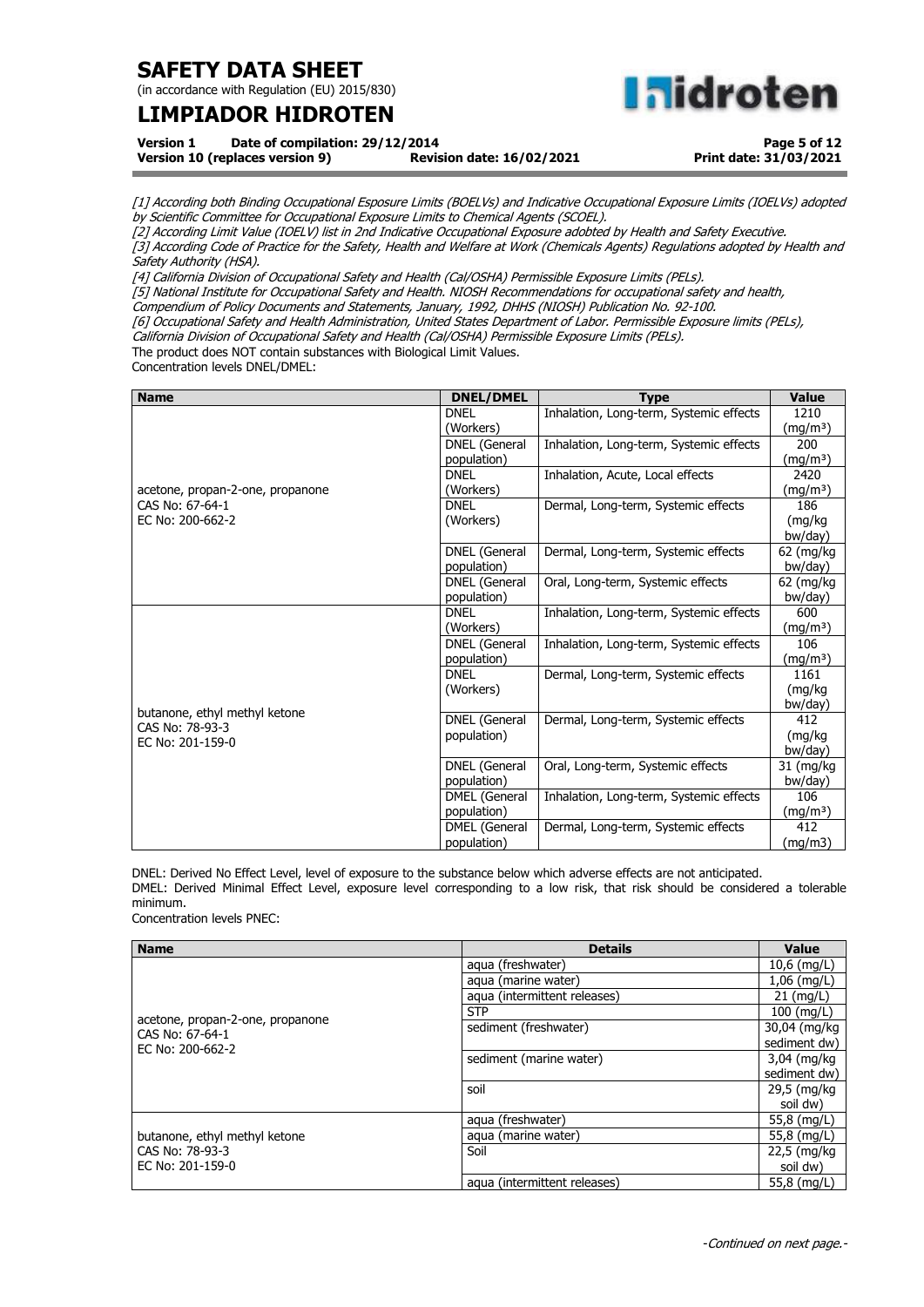(in accordance with Regulation (EU) 2015/830)

## **LIMPIADOR HIDROTEN**



**Version 1 Date of compilation: 29/12/2014 Version 10 (replaces version 9)** 

**Page 6 of 12 Print date: 31/03/2021**

| <b>STP</b>                  | 709 (mg/L)   |
|-----------------------------|--------------|
| sediment (freshwater)       | 284,74       |
|                             | (mg/kg       |
|                             | sediment dw) |
| sediment (marine water)     | 284,7 (mg/kg |
|                             | sediment dw) |
| oral (Hazard for predators) | 1000 (mg/kg  |
|                             | food)        |

PNEC: Predicted No Effect Concentration, concentration of the substance below which adverse effects are not expected in the environmental compartment.

### **8.2 Exposure controls.**

### **Measures of a technical nature:**

Provide adequate ventilation, which can be achieved by using good local exhaust-ventilation and a good general exhaust system.

| <b>Concentration:</b>           | 100 %                                                                                                                                                                                                                                                                                                               |
|---------------------------------|---------------------------------------------------------------------------------------------------------------------------------------------------------------------------------------------------------------------------------------------------------------------------------------------------------------------|
| Uses:                           | <b>SOLVENT</b><br><b>CLEANING PRODUCT FOR ADHESIVES AND MATERIALS</b>                                                                                                                                                                                                                                               |
| <b>Breathing protection:</b>    |                                                                                                                                                                                                                                                                                                                     |
| PPE:                            | Filter mask for protection against gases and particles.                                                                                                                                                                                                                                                             |
| Characteristics:                | «CE» marking, category III. The mask must have a wide field of vision and an<br>anatomically designed form in order to be sealed and watertight.                                                                                                                                                                    |
| CEN standards:                  | EN 136, EN 140, EN 405                                                                                                                                                                                                                                                                                              |
| Maintenance:                    | Should not be stored in places exposed to high temperatures and damp environments before use. Special<br>attention should be paid to the state of the inhalation and exhalation valves in the face adaptor.<br>Read carefully the manufacturer's instructions regarding the equipment's use and maintenance. Attach |
| Observations:                   | the necessary filters to the equipment according to the specific nature of the risk (Particles and aerosols:<br>P1-P2-P3, Gases and vapours: A-B-E-K-AX), changing them as advised by the manufacturer.                                                                                                             |
| Filter Type needed:             | A2                                                                                                                                                                                                                                                                                                                  |
| <b>Hand protection:</b><br>PPE: |                                                                                                                                                                                                                                                                                                                     |
| Characteristics:                | Protective gloves against chemicals.<br>«CE» marking, category III.                                                                                                                                                                                                                                                 |
| CEN standards:                  | EN 374-1, En 374-2, EN 374-3, EN 420                                                                                                                                                                                                                                                                                |
| Maintenance:                    | Keep in a dry place, away from any sources of heat, and avoid exposure to sunlight as much as possible.<br>Do not make any changes to the gloves that may alter their resistance, or apply paints, solvents or<br>adhesives.                                                                                        |
| Observations:                   | Gloves should be of the appropriate size and fit the user's hand well, not being too loose or too tight.<br>Always use with clean, dry hands.                                                                                                                                                                       |
| Material:                       | Breakthrough time<br><b>Material thickness</b><br>PVC (polyvinyl chloride)<br>>480<br>0,35<br>(min.):<br>$(mm)$ :                                                                                                                                                                                                   |
| <b>Eye protection:</b>          |                                                                                                                                                                                                                                                                                                                     |
| PPE:                            | Face shield.                                                                                                                                                                                                                                                                                                        |
| Characteristics:                | «CE» marking, category II. Face and eye protector against splashing liquid.                                                                                                                                                                                                                                         |
| CEN standards:                  | EN 165, EN 166, EN 167, EN 168                                                                                                                                                                                                                                                                                      |
| Maintenance:                    | Visibility through lenses should be ideal. Therefore, these parts should be cleaned daily. Protectors should<br>be disinfected periodically following the manufacturer's instructions. Make sure that mobile parts move<br>smoothly.                                                                                |
| Observations:                   | Face shields should offer a field of vision with a dimension in the central line of, at least, 150 mm<br>vertically once attached to the frame.                                                                                                                                                                     |
| <b>Skin protection:</b>         |                                                                                                                                                                                                                                                                                                                     |
| PPE:                            | Anti-static protective clothing.                                                                                                                                                                                                                                                                                    |
| Characteristics:                | «CE» marking, category II. Protective clothing should not be too tight or loose in<br>order not to obstruct the user's movements.                                                                                                                                                                                   |
| CEN standards:                  | EN 340, EN 1149-1, EN 1149-2, EN 1149-3, EN 1149-5                                                                                                                                                                                                                                                                  |
| Maintenance:                    | In order to guarantee uniform protection, follow the washing and maintenance instructions provided by<br>the manufacturer.                                                                                                                                                                                          |
| Observations:                   | The protective clothing should offer a level of comfort in line with the level of protection provided in<br>terms of the hazard against which it protects, bearing in mind environmental conditions, the user's level<br>of activity and the expected time of use.                                                  |
| PPE:<br>Characteristics:        | Anti-static safety footwear.<br>«CE» marking, category II.                                                                                                                                                                                                                                                          |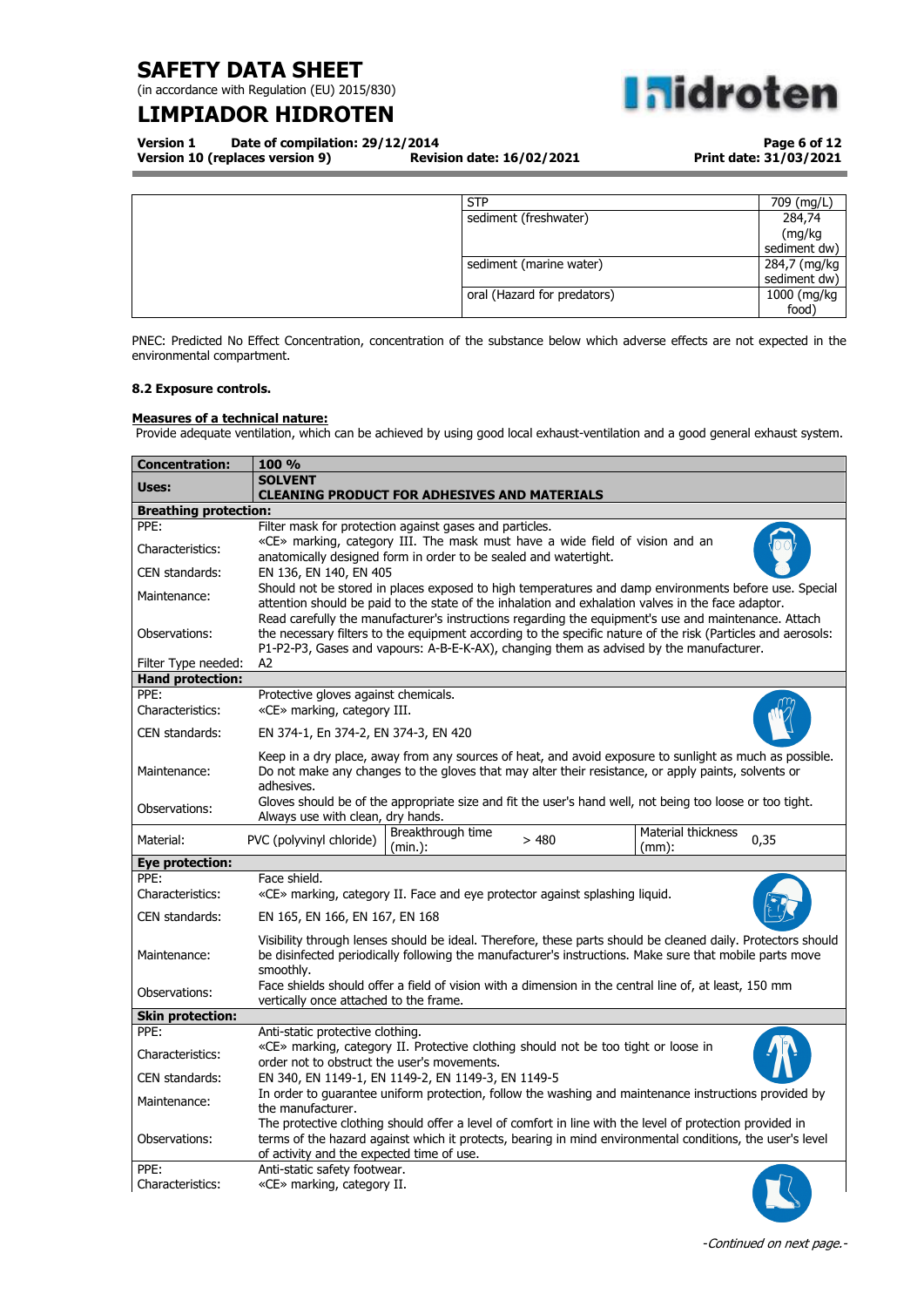(in accordance with Regulation (EU) 2015/830)

## **LIMPIADOR HIDROTEN**

**Midroten** 

| <b>Version 1</b> | Date of compilation: 29/12/2014 |                                  |
|------------------|---------------------------------|----------------------------------|
|                  | Version 10 (replaces version 9) | <b>Revision date: 16/02/2021</b> |

**Page 7 of 12 Print date: 31/03/2021**

| CEN standards: | EN ISO 13287, EN ISO 20344, EN ISO 20346                                                                   |
|----------------|------------------------------------------------------------------------------------------------------------|
| Maintenance:   | The footwear should be checked regularly                                                                   |
|                | The level of comfort during use and acceptability are factors that are assessed very differently depending |
| Observations:  | on the user. Therefore, it is advisable to try on different footwear models and, if possible, different    |
|                | widths.                                                                                                    |

## **SECTION 9: PHYSICAL AND CHEMICAL PROPERTIES.**

### **9.1 Information on basic physical and chemical properties.**

Appearance:Transparent liquid with characteristic odour Colour: N.A./N.A. Odour:Organic Solvents Odour threshold:N.A./N.A. pH:N.A./N.A. Melting point:N.A./N.A. Boiling Point: 65 ºC Flash point: -15 ºC Evaporation rate: N.A./N.A. Inflammability (solid, gas): N.A./N.A. Lower Explosive Limit: N.A./N.A. Upper Explosive Limit: N.A./N.A. Vapour pressure: 167 Vapour density:N.A./N.A. Relative density:0.80 Solubility:N.A./N.A. Liposolubility: N.A./N.A. Hydrosolubility: N.A./N.A. Partition coefficient (n-octanol/water): N.A./N.A. Auto-ignition temperature: N.A./N.A. Decomposition temperature: N.A./N.A. Viscosity: N.A./N.A. Explosive properties: N.A./N.A. Oxidizing properties: N.A./N.A. N.A./N.A.= Not Available/Not Applicable due to the nature of the product

### **9.2 Other information.**

Dropping point: N.A./N.A. Blink: N.A./N.A. Kinematic viscosity: N.A./N.A. N.A./N.A.= Not Available/Not Applicable due to the nature of the product

### **SECTION 10: STABILITY AND REACTIVITY.**

### **10.1 Reactivity.**

The product does not present hazards by their reactivity.

### **10.2 Chemical stability.**

Stable under the recommended handling and storage conditions (see section 7).

### **10.3 Possibility of hazardous reactions.**

At high temperatures can occur pyrolysis and dehydrogenation.

### **10.4 Conditions to avoid.**

Avoid the following conditions:

- Heating.
- High temperature.

### **10.5 Incompatible materials.**

Avoid the following materials:

- Acids.
- Bases.
- Oxidizing agents.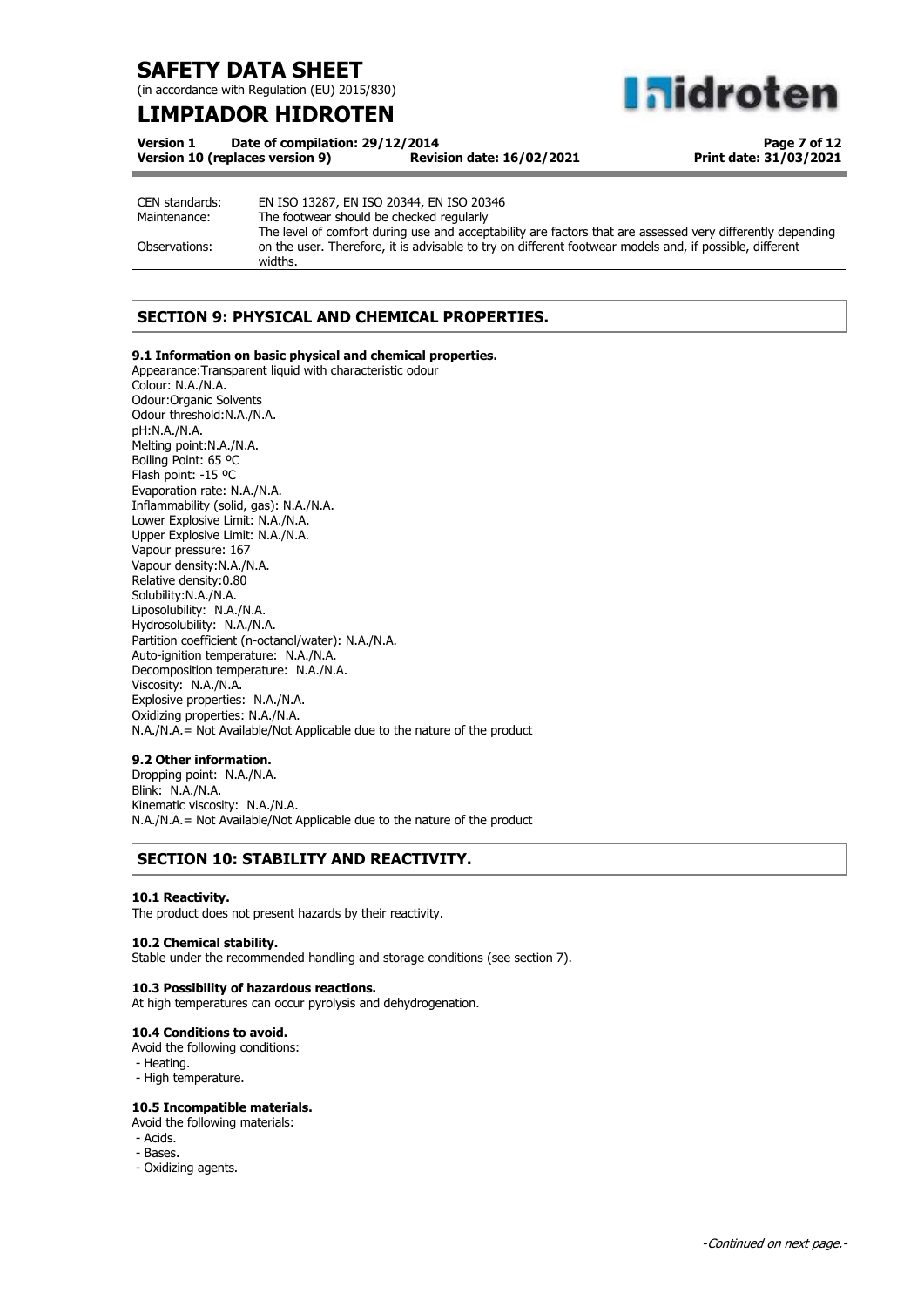(in accordance with Regulation (EU) 2015/830)

## **LIMPIADOR HIDROTEN**

**Version 1 Date of compilation: 29/12/2014**

**Version 10 (replaces version 9) Revision date: 16/02/2021**

**Page 8 of 12 Print date: 31/03/2021**

**aldroten** 

### **10.6 Hazardous decomposition products.**

In case of fire, dangerous decomposition products can be generated, such as carbon monoxide and dioxide and nitrogen fumes and oxides.

### **SECTION 11: TOXICOLOGICAL INFORMATION.**

IRRITANT MIXTURE. Splashes in the eyes can cause irritation.

IRRITANT MIXTURE. The inhalation of spray mist or suspended particulates can irritate the respiratory tract. It can also cause serious respiratory difficulties, central nervous system disorders, and in extreme cases, unconsciousness.

### **11.1 Information on toxicological effects.**

Repeated or prolonged contact with the product can cause the elimination of oil from the skin, giving rise to non-allergic contact dermatitis and absorption of the product through the skin.

### **Toxicological information about the substances present in the composition.**

| <b>Name</b>                         |             | <b>Acute toxicity</b>                                                                            |             |              |  |
|-------------------------------------|-------------|--------------------------------------------------------------------------------------------------|-------------|--------------|--|
|                                     | <b>Type</b> | Test                                                                                             | <b>Kind</b> | <b>Value</b> |  |
|                                     | Oral        | LD50<br>5800 mg/kg bw [1]<br>Rat<br>[1] Journal of Toxicology and Environmental Health. Vol. 15, |             |              |  |
| acetone, propan-2-one, propanone    | Dermal      | Pg. 609, 1985                                                                                    |             |              |  |
| CAS No: 67-64-1<br>EC No: 200-662-2 | Inhalation  |                                                                                                  |             |              |  |

a) acute toxicity; Not conclusive data for classification.

b) skin corrosion/irritation; Not conclusive data for classification.

c) serious eye damage/irritation; Product classified: Eye irritation, Category 2: Causes serious eye irritation.

d) respiratory or skin sensitisation; Not conclusive data for classification.

e) germ cell mutagenicity; Not conclusive data for classification.

f) carcinogenicity; Not conclusive data for classification.

g) reproductive toxicity; Not conclusive data for classification.

h) STOT-single exposure; Product classified: Specific target organ toxicity following a single exposure, Category 3: May cause drowsiness or dizziness.

i) STOT-repeated exposure; Not conclusive data for classification.

j) aspiration hazard; Not conclusive data for classification.

### **SECTION 12: ECOLOGICAL INFORMATION.**

**12.1 Toxicity.**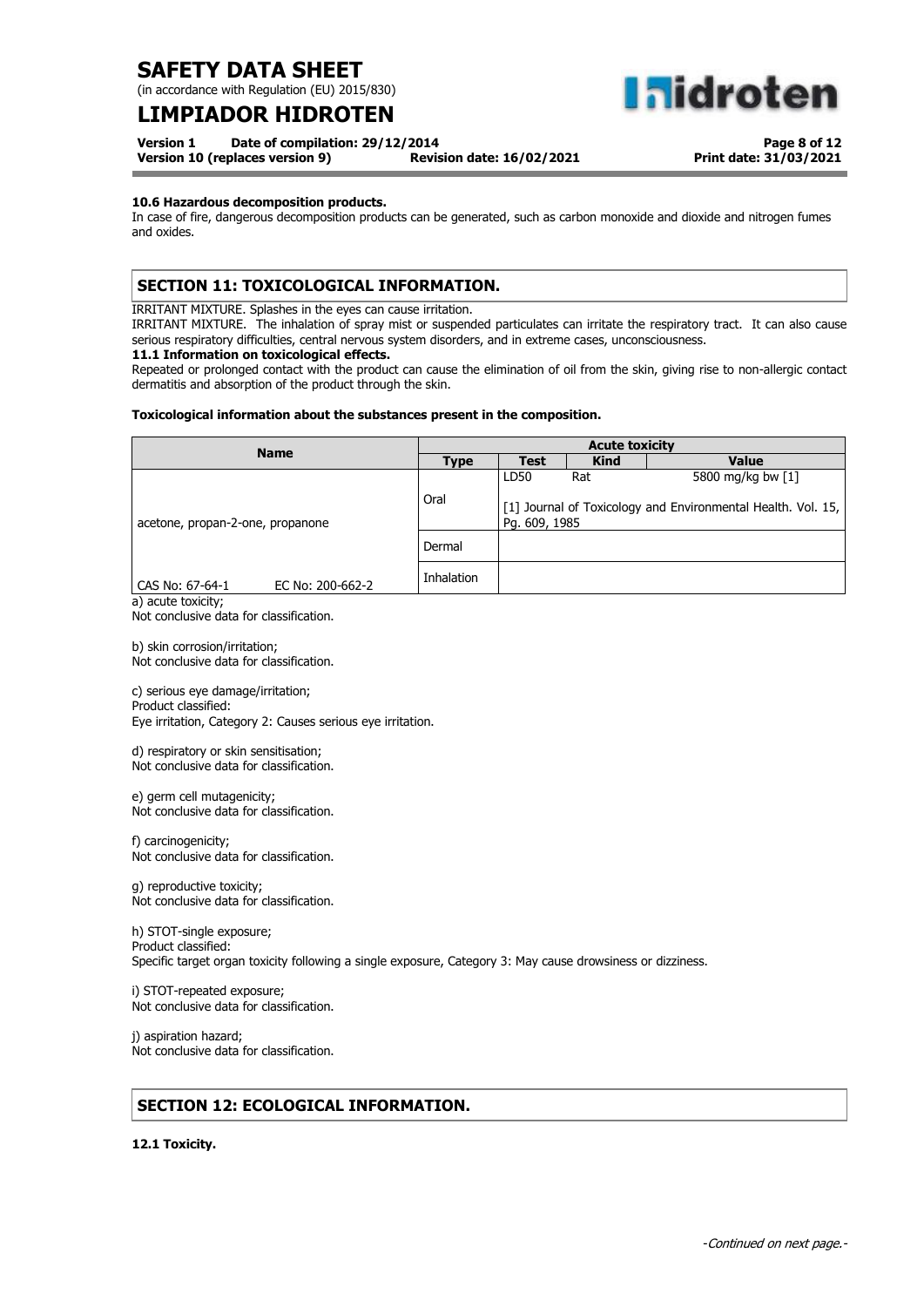(in accordance with Regulation (EU) 2015/830)

## **LIMPIADOR HIDROTEN**

**nidroten** 

**Version 1 Date of compilation: 29/12/2014 Version 10 (replaces version 9)** 

**Page 9 of 12 Print date: 31/03/2021**

|                                     | <b>Ecotoxicity</b>       |                                                                                                                                                                                                                                                                                                                                                                                                                                                                                                                                                                                       |                                                    |                                                                                                                                                                                                                |  |
|-------------------------------------|--------------------------|---------------------------------------------------------------------------------------------------------------------------------------------------------------------------------------------------------------------------------------------------------------------------------------------------------------------------------------------------------------------------------------------------------------------------------------------------------------------------------------------------------------------------------------------------------------------------------------|----------------------------------------------------|----------------------------------------------------------------------------------------------------------------------------------------------------------------------------------------------------------------|--|
| <b>Name</b>                         | <b>Type</b>              | <b>Test</b>                                                                                                                                                                                                                                                                                                                                                                                                                                                                                                                                                                           | <b>Kind</b>                                        | <b>Value</b>                                                                                                                                                                                                   |  |
|                                     | Fish                     | <b>LC50</b><br>Fish<br>8300 mg/l (96 h) [1]<br>[1] Cairns, J.Jr., and A. Scheier 1968. A Comparison of the<br>Toxicity of Some Common Industrial Waste Components<br>Tested Individually and Combined. Prog.Fish-Cult. 30(1):3-8                                                                                                                                                                                                                                                                                                                                                      |                                                    |                                                                                                                                                                                                                |  |
| acetone, propan-2-one, propanone    | Aquatic<br>invertebrates | <b>LC50</b><br>8450 mg/l (48 h) [1]<br>Crustacean<br>[1] Cowgill, U.M., and D.P. Milazzo 1991. The Sensitivity of<br>Ceriodaphnia dubia and Daphnia magna to Seven Chemicals<br>Utilizing the Three-Brood Test.<br>Arch.Environ.Contam.Toxicol. 20(2):211-217. Canton, J.H.,<br>and D.M.M. Adema 1978. Reproducibility of Short-Term and<br>Reproduction Toxicity Experiments with Daphnia magna and<br>Comparison of the Sensitivity of Daphnia magna with<br>Daphnia pulex and Daphnia cucullata in Short-Term<br>Experiments. Hydrobiologia 59(2):135-140 (Used Reference<br>2018) |                                                    |                                                                                                                                                                                                                |  |
| CAS No: 67-64-1<br>EC No: 200-662-2 | Aquatic plants           | EC50                                                                                                                                                                                                                                                                                                                                                                                                                                                                                                                                                                                  | Algae<br>:25 p. (DUT) (ENG ABS) (NTIS/PB83-200386) | 7200 mg/l (96 h) [1]<br>[1] Slooff, W. 1982. A Comparative Study on the Short-<br>Term Effects of 15 Chemicals on Fresh Water Organisms of<br>Different Tropic Levels. Natl. Tech. Inf. Serv., Springfield, VA |  |

### **12.2 Persistence and degradability.**

No information is available regarding the biodegradability of the substances present. No information is available on the degradability of the substances present.No information is available about persistence and degradability of the product.

### **12.3 Bioaccumulative potential.**

**Information about the bioaccumulation of the substances present.**

| <b>Name</b>                           | <b>Bioaccumulation</b> |            |                          |          |
|---------------------------------------|------------------------|------------|--------------------------|----------|
|                                       | <b>Log Pow</b>         | <b>BCF</b> | <b>NOECs</b>             | Level    |
| butanone, ethyl methyl ketone         | 0,29                   | -          | $\overline{\phantom{0}}$ | Very low |
| l CAS No: 78-93-3<br>EC No: 201-159-0 |                        |            |                          |          |

### **12.4 Mobility in soil.**

No information is available about the mobility in soil. The product must not be allowed to go into sewers or waterways. Prevent penetration into the ground.

### **12.5 Results of PBT and vPvB assessment.**

No information is available about the results of PBT and vPvB assessment of the product.

### **12.6 Other adverse effects.**

No information is available about other adverse effects for the environment.

## **SECTION 13: DISPOSAL CONSIDERATIONS.**

### **13.1 Waste treatment methods.**

Do not dump into sewers or waterways. Waste and empty containers must be handled and eliminated according to current, local/national legislation.

Follow the provisions of Directive 2008/98/EC regarding waste management.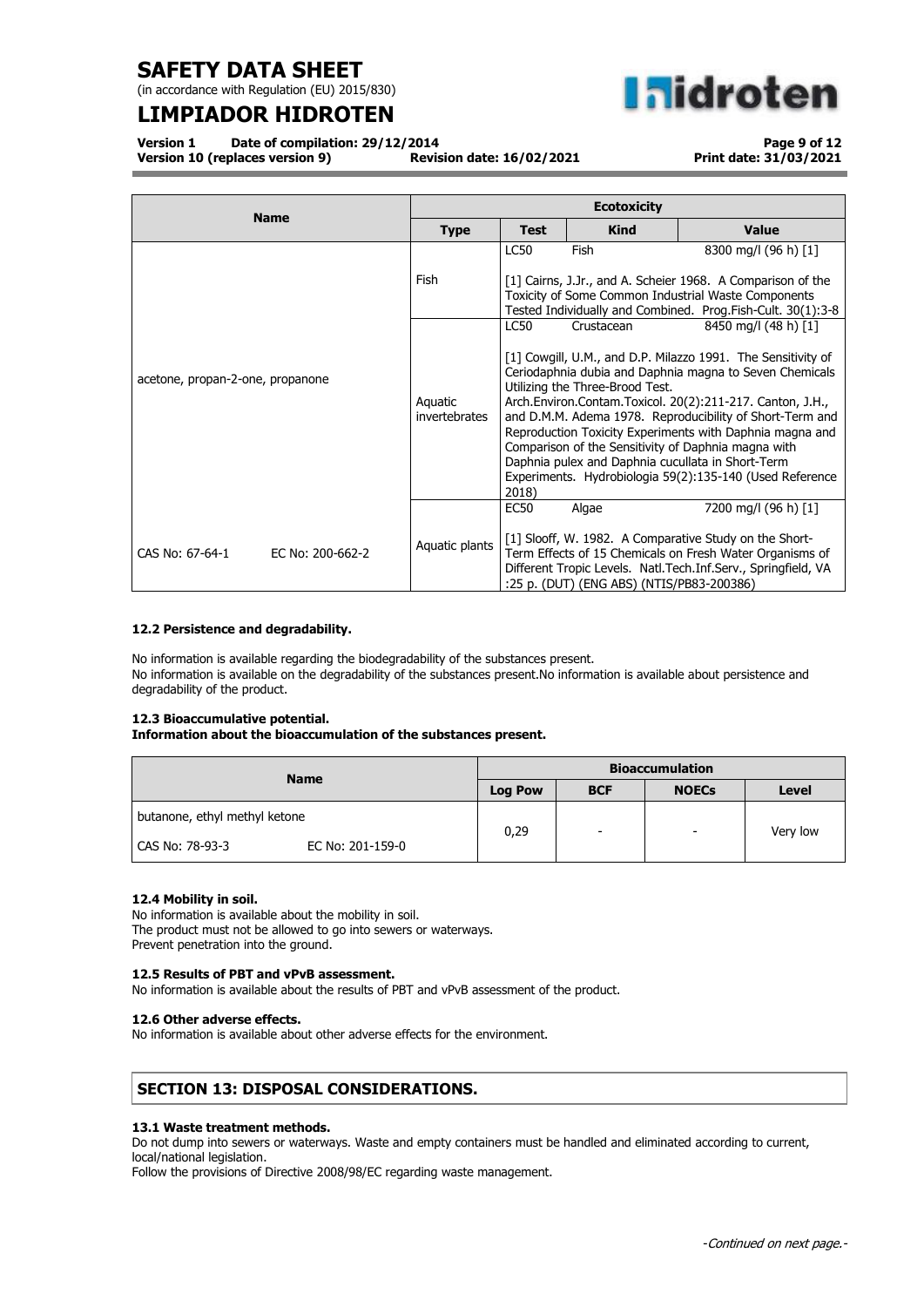(in accordance with Regulation (EU) 2015/830)

## **LIMPIADOR HIDROTEN**

**aldroten** 

**Version 1 Date of compilation: 29/12/2014 Version 10 (replaces version 9) Revision date: 16/02/2021**

**Page 10 of 12 Print date: 31/03/2021**

### **SECTION 14: TRANSPORT INFORMATION.**

Transport following ADR rules for road transport, RID rules for railway, ADN for inner waterways, IMDG for sea, and ICAO/IATA for air transport.

**Land:** Transport by road: ADR, Transport by rail: RID. Transport documentation: Consignment note and written instructions **Sea:** Transport by ship: IMDG. Transport documentation: Bill of lading **Air:** Transport by plane: ICAO/IATA. Transport document: Airway bill.

**14.1 UN number.**

UN No: UN1993

### **14.2 UN proper shipping name.**

Description:

ADR: UN 1993, FLAMMABLE LIQUID, N.O.S. (CONTAINS ACETONE PROPAN-2-ONE PROPANONE), 3, PG II, (D/E) IMDG: UN 1993, FLAMMABLE LIQUID, N.O.S. (CONTAINS ACETONE PROPAN-2-ONE PROPANONE), 3, PG II (-15ºC) ICAO/IATA: UN 1993, FLAMMABLE LIQUID, N.O.S. (CONTAINS ACETONE PROPAN-2-ONE PROPANONE), 3, PG II

### **14.3 Transport hazard class(es).**

Class(es): 3

### **14.4 Packing group.**

Packing group: II

### **14.5 Environmental hazards.**

Marine pollutant: No

### **14.6 Special precautions for user.**

Labels: 3



Hazard number: 33 ADR LQ: 1 L IMDG LQ: 1 L ICAO LQ: 1 L

Provisions concerning carriage in bulk ADR: Not authorized carriage in bulk in accordance with ADR. Transport by ship, FEm – Emergency sheets (F – Fire, S - Spills): F-E, S-E Proceed in accordance with point 6.

### **14.7 Transport in bulk according to Annex II of MARPOL and the IBC Code.**

The product is not transported in bulk.

### **SECTION 15: REGULATORY INFORMATION.**

### **15.1 Safety, health and environmental regulations/legislation specific for the substance or mixture.**

The product is not affected by the Regulation (EC) No 1005/2009 of the European Parliament and of the Council of 16 September 2009 on substances that deplete the ozone layer.

Volatile organic compound (VOC) VOC content (p/p): 100 % VOC content: 800 g/l

Product classification according to Annex I of Directive 2012/18/EU (SEVESO III): P5b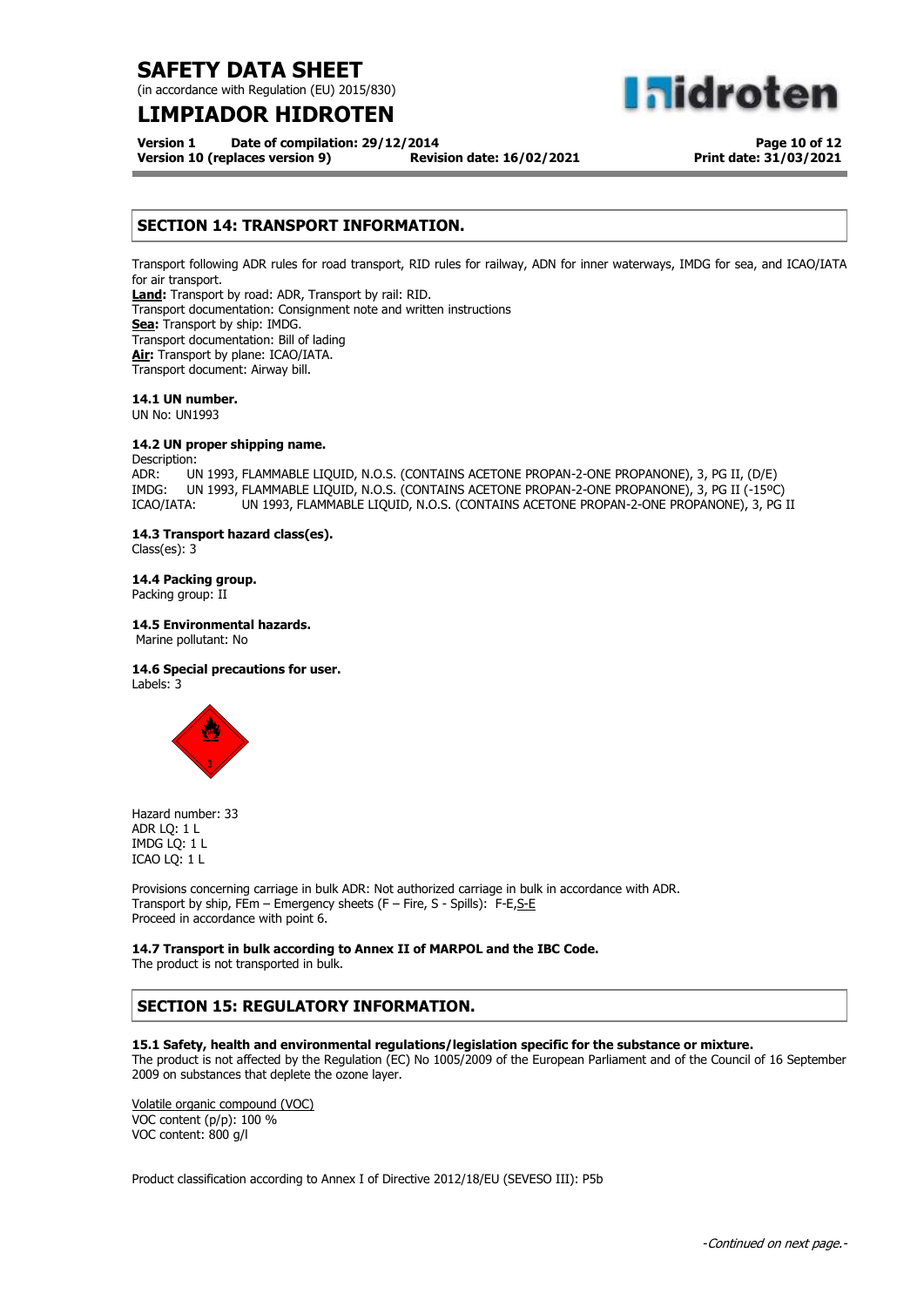(in accordance with Regulation (EU) 2015/830)

## **LIMPIADOR HIDROTEN**

**Version 1 Date of compilation: 29/12/2014**

**Version 10 (replaces version 9) Revision date: 16/02/2021**

**Page 11 of 12 Print date: 31/03/2021**

**hidroten** 

The product is not affected by Regulation (EU) No 528/2012 concerning the making available on the market and use of biocidal products.

The product is not affected by the procedure established Regulation (EU) No 649/2012, concerning the export and import of dangerous chemicals.

Kind of pollutant to water (Germany): WGK 1: Slightly hazardous to water. (Autoclassified according to the AwSV Regulations)

### **15.2 Chemical safety assessment.**

No Chemical Safety Assessment has been carried out for this substance/mixture by the supplier. Available Product Exposure Scenario.

### **SECTION 16: OTHER INFORMATION.**

Complete text of the H phrases that appear in section 3:

| H225 | Highly flammable liquid and vapour. |
|------|-------------------------------------|
| H319 | Causes serious eye irritation.      |
| H336 | May cause drowsiness or dizziness.  |

Classification codes:

Eye Irrit. 2 : Eye irritation, Category 2 Flam. Liq. 2 : Flammable liquid, Category 2 STOT SE 3 : Specific target organ toxicity following a single exposure, Category 3

Changes regarding to the previous version:

- Changes in the information of the supplier (SECTION 1.3).

- Removal of precautionary statements/hazard statements/pictograms/signal word (SECTION 2.2).
- Change in the hazard classification (SECTION 11.1).

- Addition of abbreviations and acronyms (SECTION 16).

#### **Classification and procedure used to derive the classification for mixtures according to Regulation (EC) 1272/2008 [CLP]:**

| Physical hazards      | On basis of test data |
|-----------------------|-----------------------|
| Health hazards        | Calculation method    |
| Environmental hazards | Calculation method    |

It is advisable to carry out basic training with regard to health and safety at work in order to handle this product correctly.

Available Product Exposure Scenario.

Abbreviations and acronyms used:

- ADR: European Agreement concerning the International Carriage of Dangerous Goods by Road.
- AwSV: Facility Regulations for handling substances that are hazardous for the water.
- BCF: Bioconcentration factor.
- CEN: European Committee for Standardization.
- Derived Minimal Effect Level, exposure level corresponding to a low risk, that risk should be considered a tolerable minimum.
- DNEL: Derived No Effect Level, level of exposure to the substance below which adverse effects are not anticipated.
- EC50: Half maximal effective concentration.
- PPE: Personal protection equipment.
- IATA: International Air Transport Association.
- International Civil Aviation Organization.
- IMDG: International Maritime Code for Dangerous Goods.<br>LC50: Lethal concentration, 50%.
- Lethal concentration, 50%.
- LD50: Lethal dose, 50%.